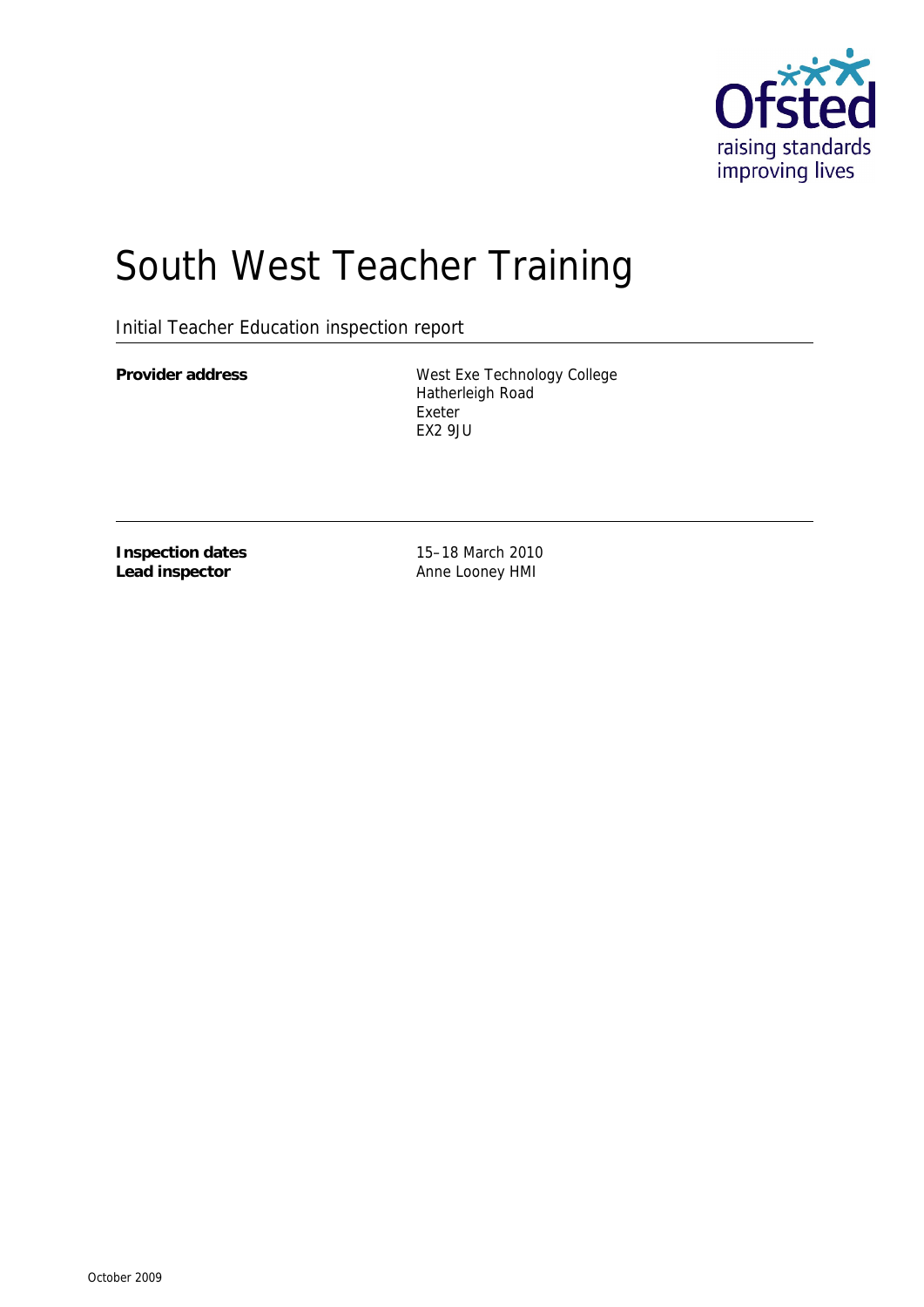The Office for Standards in Education, Children's Services and Skills (Ofsted) regulates and inspects to achieve excellence in the care of children and young people, and in education and skills for learners of all ages. It regulates and inspects childcare and children's social care, and inspects the Children and Family Court Advisory Support Service (Cafcass), schools, colleges, initial teacher training, workbased learning and skills training, adult and community learning, and education and training in prisons and other secure establishments. It rates council children's services, and inspects services for looked after children, safeguarding and child protection.

Further copies of this report are obtainable from the school. Under the Education Act 2005, the school must provide a copy of this report free of charge to certain categories of people. A charge not exceeding the full cost of reproduction may be made for any other copies supplied.

If you would like a copy of this document in a different format, such as large print or Braille, please telephone 08456 404045, or email enquiries@ofsted.gov.uk.

You may copy all or parts of this document for non-commercial educational purposes, as long as you give details of the source and date of publication and do not alter the information in any way.

**www.ofsted.gov.uk**

Reference no. 080190

© Crown Copyright 2009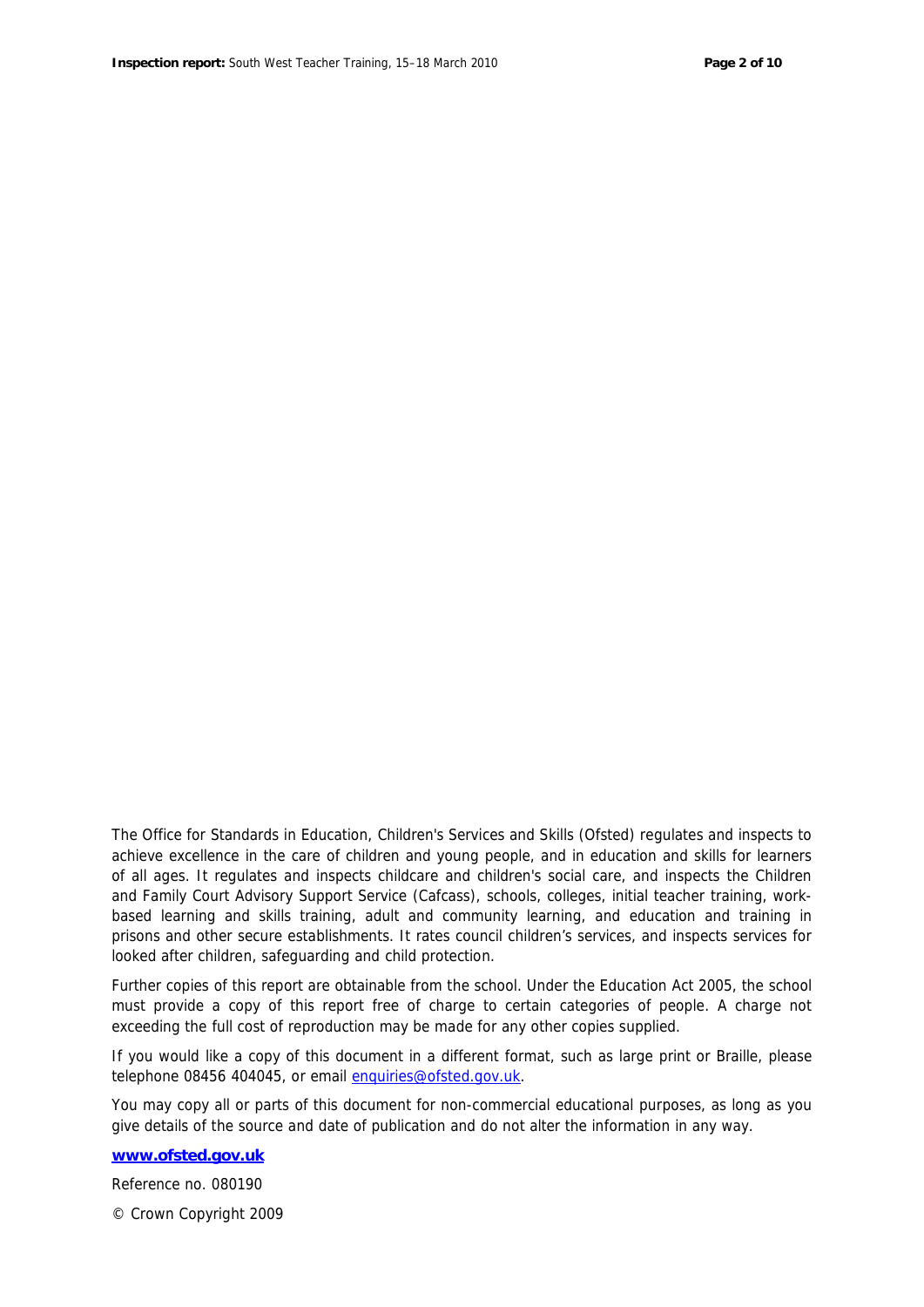# **Introduction**

1. This inspection was carried out by one of Her Majesty's Inspectors and one specialist inspector in accordance with the *Framework for the Inspection of Initial Teacher Education (2008–11)*.

2. The inspection draws upon evidence from all aspects of the provision to make judgements against all parts of the inspection evaluation schedule in the framework. Inspectors focused on the overall effectiveness of the training in supporting high quality outcomes for trainees and the capacity of the partnership to bring about further improvements. A summary of the grades awarded is included at the end of this report.

#### **Key to inspection grades**

- Grade 2 Good
- Grade 3 Satisfactory
- Grade 4 **Inadequate**

**Explanation of terms used in this report**

**Attainment** is defined as the standard reached by a trainee at the end of their training.

**Progress** is judged in terms of how well a trainee has developed professionally from their starting point to the standard reached at the time of the inspection or at a suitable review point.

**Achievement** is judged in terms of the progress made and the standard reached by a trainee at the time of the inspection or at a recent assessment review point.

## **The provider**

3. South West Teacher Training provides School Centred Initial Teacher Training (SCITT) in partnership with 20 schools to provide secondary initial teacher education in the 11 to 16 age range leading to Qualified Teacher Status (QTS). The partnership offers training in design and technology, information and communication technology (ICT), modern foreign languages and science. At the time of the inspection there were 33 trainees.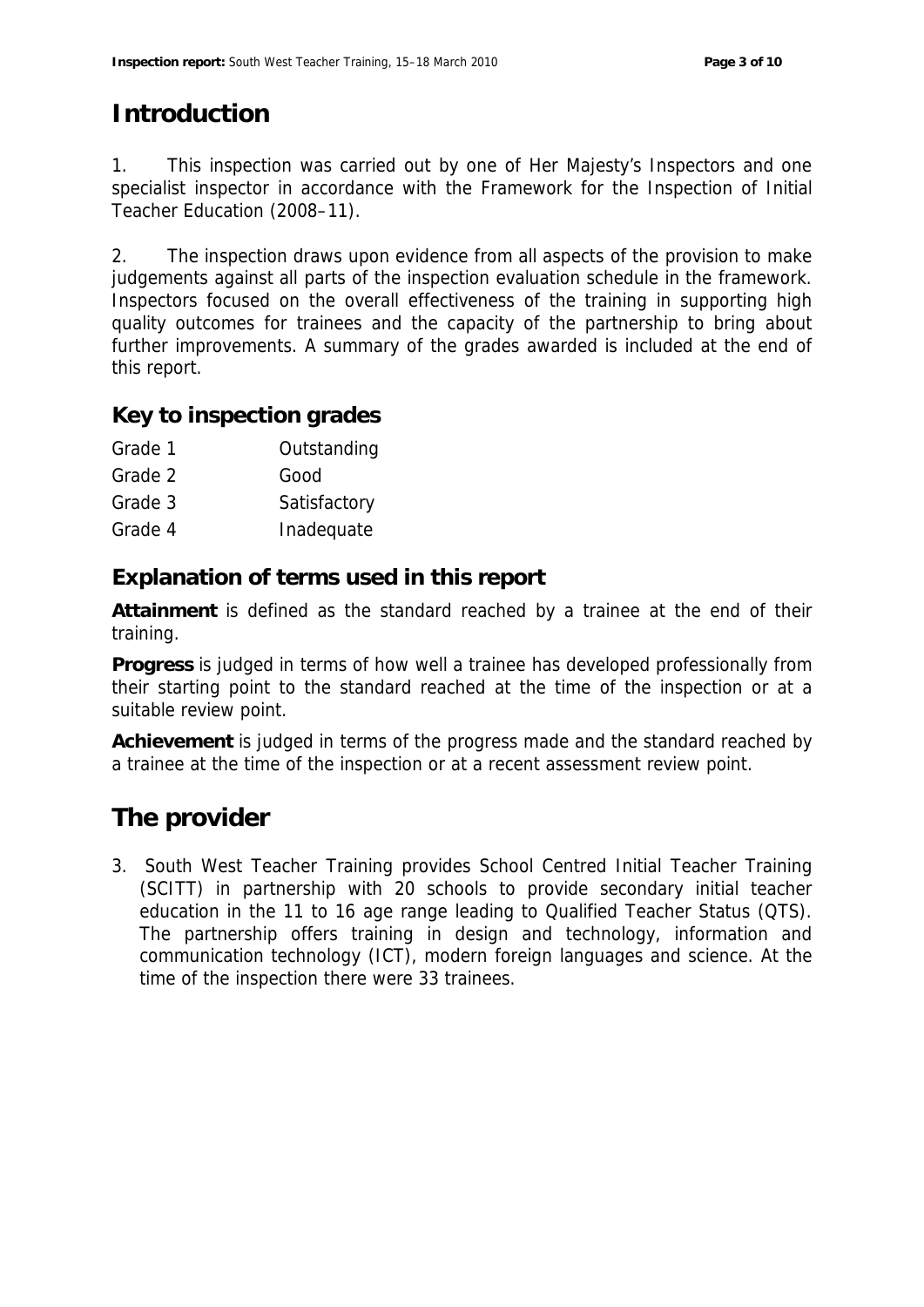### **Key strengths**

- 4. The key strengths are:
- the comprehensive and rigorous selection process which results in the recruitment of trainees who are well suited to the school-centred nature of the programme and who have the personal and professional qualities to make good progress
- the manner in which the training is personalised to meet trainees' needs
- the coherence of the central and school-based subject training
- the effective and efficient use of resources which benefit trainees and schools
- the effective use of the electronic portal which aids communication and facilitates the tracking of trainees' progress
- the commitment of all partners to the programme
- the way in which the provider anticipates and responds to change.

#### **Required actions**

- 5. In order to improve the quality of provision, the provider must:
- **I** improve the consistency of the quality of written feedback that teachers other than mentors provide for trainees on their classroom practice and the consistency of the work undertaken by the professional tutors
- have a more strategic approach to quality assurance and the improvement planning cycle.

In order to improve trainees' progress and attainment, the provider must:

**P** prepare trainees more effectively to teach in an ethnically and culturally diverse society.

### **Overall effectiveness Grade: 2**

6. The overall effectiveness of the provider in securing high quality outcomes for trainees is good. Effective recruitment procedures ensure that the provider attracts and selects trainees with the potential to become good teachers. The training and assessment are good and lead to most trainees consistently making good progress to achieve challenging targets.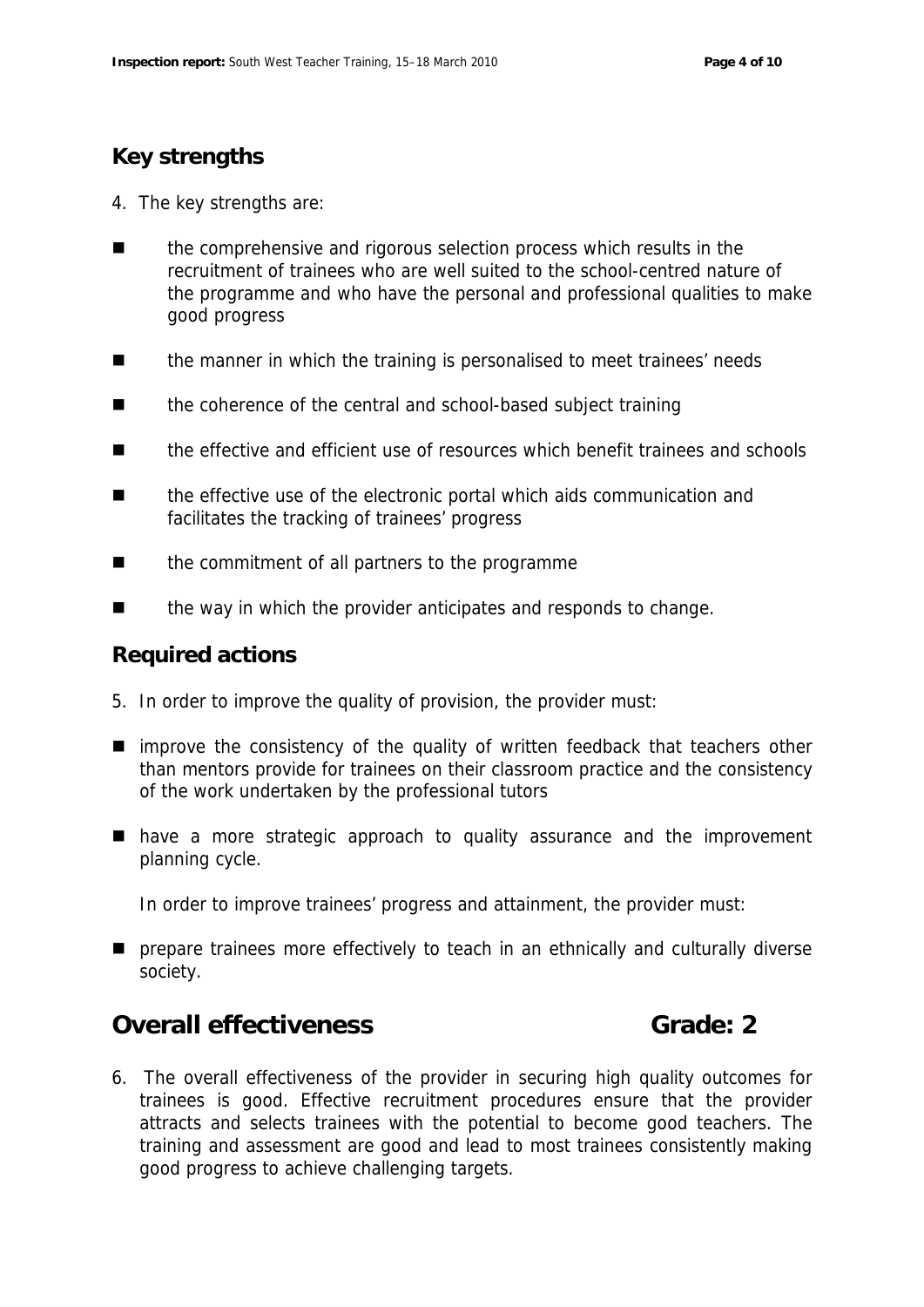- 7. Attainment for those who complete the course is good. There has been a trend of improvement in the last three years: the proportion of those attaining the highest grade has risen and there has been a reduction in the proportion of trainees judged to be satisfactory, particularly in science. Overall at least three quarters of trainees are judged to be at least good.
- 8. There are a significant number of key strengths shown by trainees. Trainees are enthusiastic and self-reliant and have good organisational skills. They quickly develop a good rapport with their students. They reflect well on their own practice and are increasingly focusing on the impact of their teaching on students' learning. Their lesson planning is good and shows a clear understanding of the needs of students with learning needs and/or physical disabilities. Trainees are not yet, however, consistently planning to meet the needs of the highest attaining students in their classes. They have good personal ICT skills and apply them well in the classroom. All trainees show an understanding of formative assessment and the best trainees are expertly using a range of assessment strategies in the classroom. The understanding, and use of summative assessment, is still relatively underdeveloped for most trainees.
- 9. Recruitment and selection procedures are good. They are evaluated regularly in the light of trainees' outcomes and are therefore continually being refined. Record keeping and tracking of recruitment procedures have been much improved of late. Recruitment is buoyant and the provider recruits well to target. Although the recruitment of minority ethnic trainees is not high, the provider has worked hard to increase numbers, broadening the recruitment area. Screening procedures are aligned well to the local authority's processes and further secure the provider's assessment of trainees' fitness to teach. Selection processes include well-differentiated tasks which probe trainees' personal and professional potential. This year there has been an appropriately strengthened focus on the examination of trainees' subject knowledge at interview. Subject knowledge is audited rigorously prior to the course and the outcomes of these audits inform trainees' individual training plans well. These plans give precise early targets and lead to trainees making good progress from the start. Employment rates are high. The provider meets the needs of the local community well. Approximately one third of trainees take up employment in partnership schools with a growing number of ex-trainees becoming skilled subject mentors themselves.
- 10. The central general professional and subject studies are well linked. The content of the central training is comprehensive and up to date. It is enhanced by the expertise of outside speakers whose sessions give trainees the opportunity to experience best practice. The central subject studies are effectively developed further in schools by subject mentors. The general professional studies programme, however, is not consistently followed up in school-based training and this deprives trainees of the chance to apply their central training in the school context.
- 11. Trainees receive good systematic training from their subject mentors and this, together with the trainees' reflection on these sessions, is documented in detail by the vast majority of trainees. These records are, in turn, used well by mentors and trainees to review progress on a weekly basis. Ongoing verbal feedback is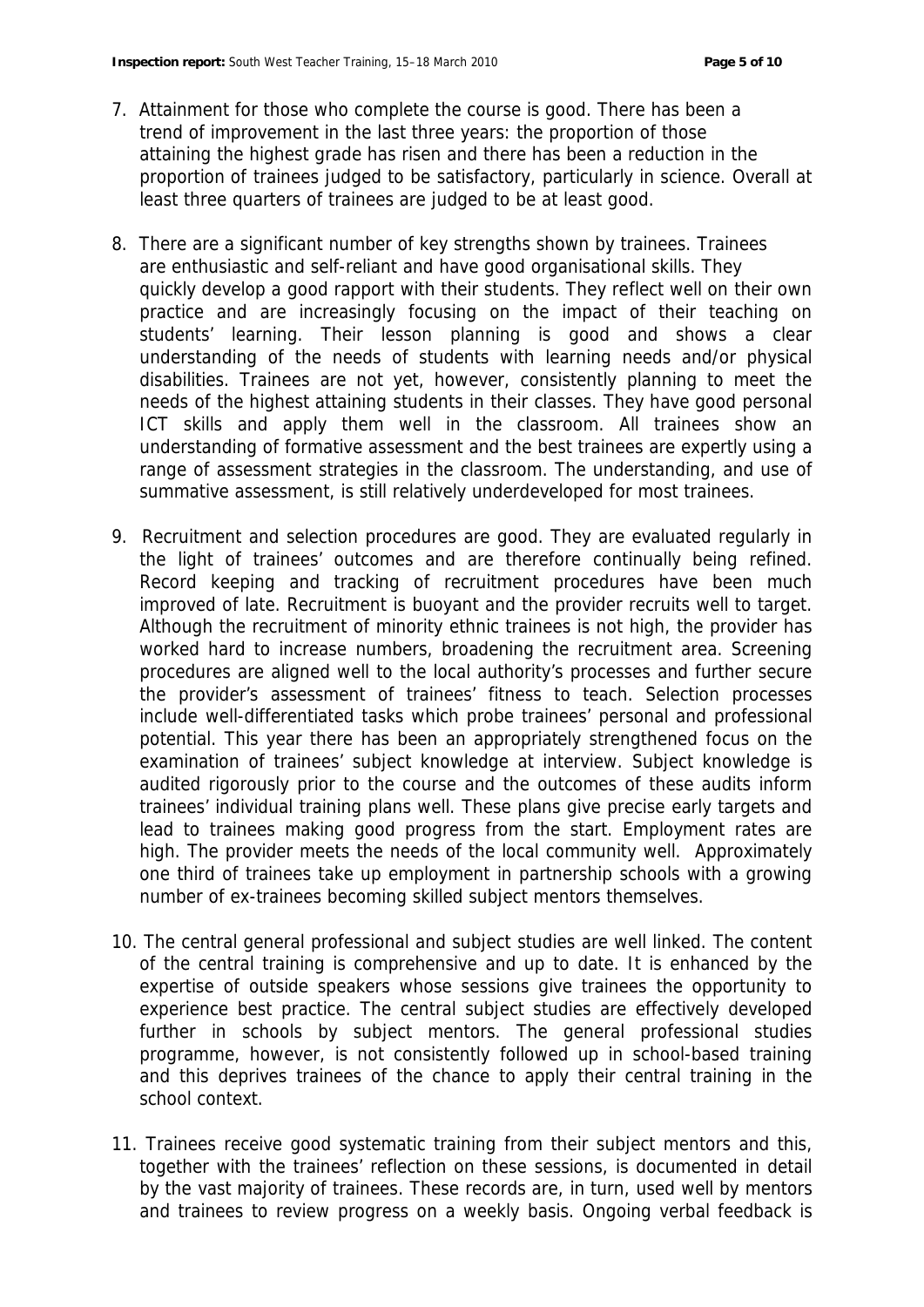regular, helpful and of high quality. Feedback on assignments is insightful, supports trainees' reflection and develops their ability to link theory with practice. From the outset trainees are set challenging targets, including those for subject knowledge. These are reviewed regularly by subject mentors. Progress towards these targets and achievement of the standards for QTS are tracked well. All trainers make effective use of the portal to record grades, which results in a process that is transparent and easily accessed by all. The electronic transfer of assessment information is particularly helpful as trainees move from one placement to the next.

- 12. There is some variability in the consistency of internal lesson gradings given by teachers as a result of differing interpretations of the criteria. The provider is aware of this and is planning training for teachers other than subject mentors. Joint observations of trainees' teaching, although a regular feature, are not consistently completed by school-based and other trainers. Neither of the above weaknesses have any impact on the accuracy of the final assessment but they do constrain the quantity and quality of formative feedback that trainees receive on their classroom practice.
- 13. The use of resources is outstanding. The provider has excellent central training facilities, particularly for design and technology and science. The training rooms model good learning environments. Trainees have excellent access to literature from the University of Exeter's library and to the online library at the University of Roehampton. Trainees are also provided with laptops, of which they make extensive use for all aspects of their training and teaching. Membership of subject associations, financed by the provider, ensures that their subject knowledge is up to date. The portal, which was developed in-house to meet the provider's needs, plays a key role in supporting trainees with their organisation, record keeping, communication and resource sharing. It is highly valued by all partners. Partnership schools are good learning environments for trainees.
- 14. There is a strong commitment to South West Teacher Training shown by all partnership schools. The provider has been successful in recruiting new schools, often through the advocacy of enthusiastic teachers who are ex-trainees. Considerable care is taken in the placement of trainees and programme managers act quickly to remedy any issues that might occur. Training for subject mentors is good, providing an effective balance between information giving and training. Attendance at these meeting is, however, inconsistent. The provider ensures that important information reaches subject mentors but those who do not attend miss the in-depth moderation and networking opportunities such meetings afford. All partner schools ensure that trainees have access to a professional tutor but the inconsistency in amount and quality of the interaction between trainee and professional tutor leads to variable provision.
- 15. Trainees receive very strong professional and pastoral support to help them make the most of their training. They have ample opportunities to express their views and state that they feel confident to report any incidents of discrimination or harassment. There is an equitable allocation of resources and outcomes for identifiable groups are comparable. Completion rates are not consistently high as there have been a number of withdrawals in science and ICT. The partnership's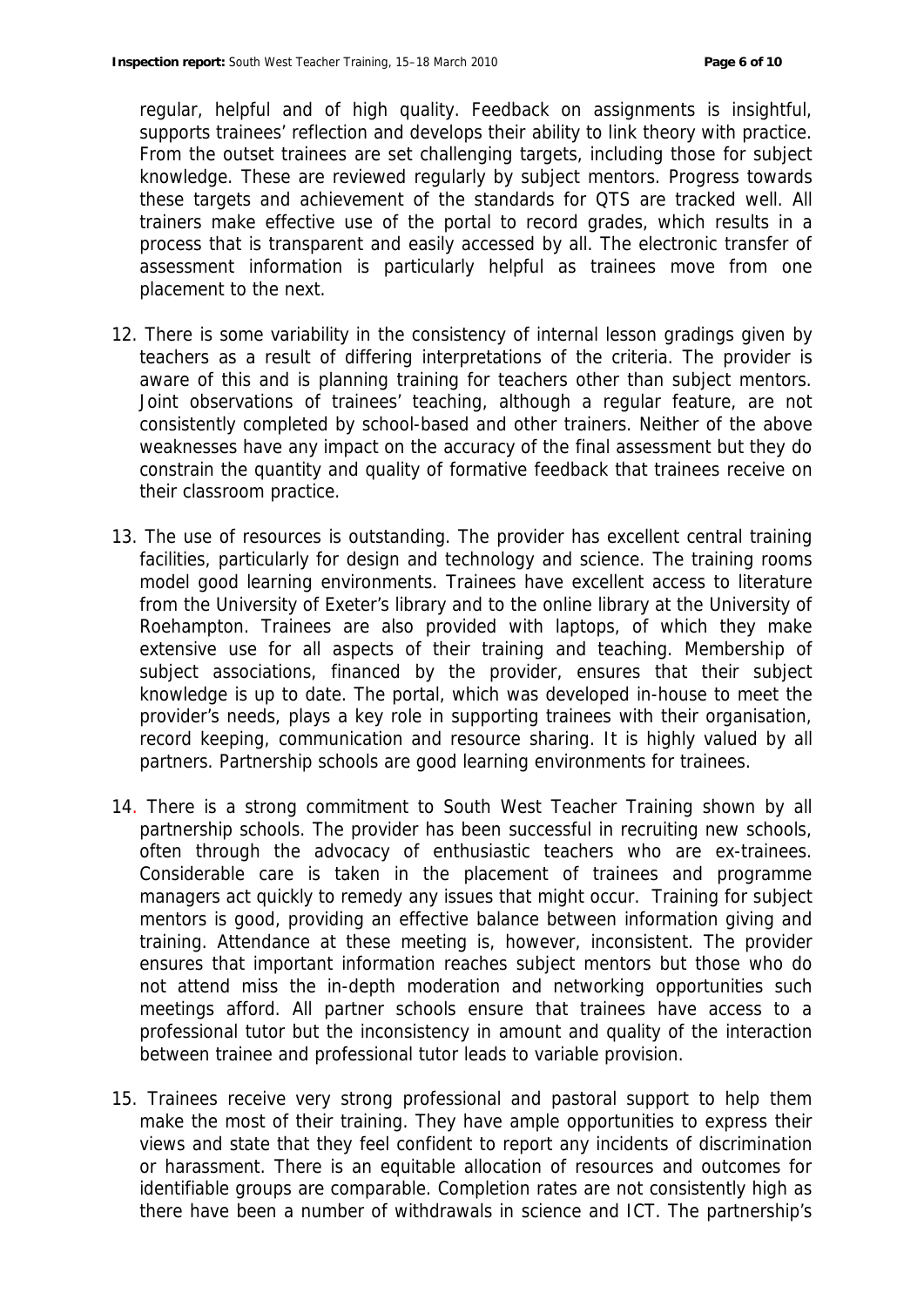subsequent careful analysis indicates that there is no pattern to these withdrawals. Trainees' preparedness to teach in a diverse society is not well developed.

#### **The capacity for further improvement and/or sustaining high quality Grade: 2**

- 16. The provider has good capacity to improve as evidenced, in particular, by the rising trend in trainees' attainment and the improvement in key areas since the last inspection. The provider assesses its own performance well using a wide range of evaluative instruments. The provider values, and acts on, the feedback of all partners. A particular strength is the manner in which the provider elicits the views of trainees, taking their opinions seriously and making changes to provision where appropriate. The provider uses the wide range of evaluative data well to form a clear picture of the strengths of the provision and broad areas for improvement. The formal self-evaluation document, however, while detailed, is insufficiently analytical in terms of trainees' outcomes.
- 17. The portal is used well as a monitoring tool by senior subject mentors, subject course tutors and senior managers. The ease of use and the effectiveness of this system have been carefully evaluated. The provider has been successful in securing funding which will allow managers to investigate more closely, and evaluate, the impact of the portal system on trainees' outcomes.
- 18. The quality assurance consultant has been used effectively to review, via questionnaires, the quality of provision. The provider has now strengthened its quality assurance procedures through the appointment of well-qualified senior subject mentors to lead mentor training and to oversee and monitor the work of subject mentors. The provider has deployed the senior subject mentors and quality assurance consultant well to intervene in response to training issues in schools. This approach to quality assurance, however, is reactive and the provider does not have a sufficiently clear strategic view of how quality will be assured. Furthermore it is not clear in the job descriptions of the senior subject mentors where time for their monitoring visits will come from.
- 19. Both internal and external moderation confirm the security of the final assessments, including that at the pass/fail borderline. This is further endorsed by the subject-specific external examiners' reports. These reports identify clearly areas for improvement which are acted on appropriately by the provider.
- 20. The manner in which the leaders at all levels anticipate and respond to change is outstanding. Trainers ensure that trainees have a good awareness of national initiatives, and programmes are regularly updated to ensure that current initiatives are given appropriate prominence. As a result, trainees are well informed about the Rose and Williams' reviews and can talk confidently about curriculum changes at Key Stages 3 and 4.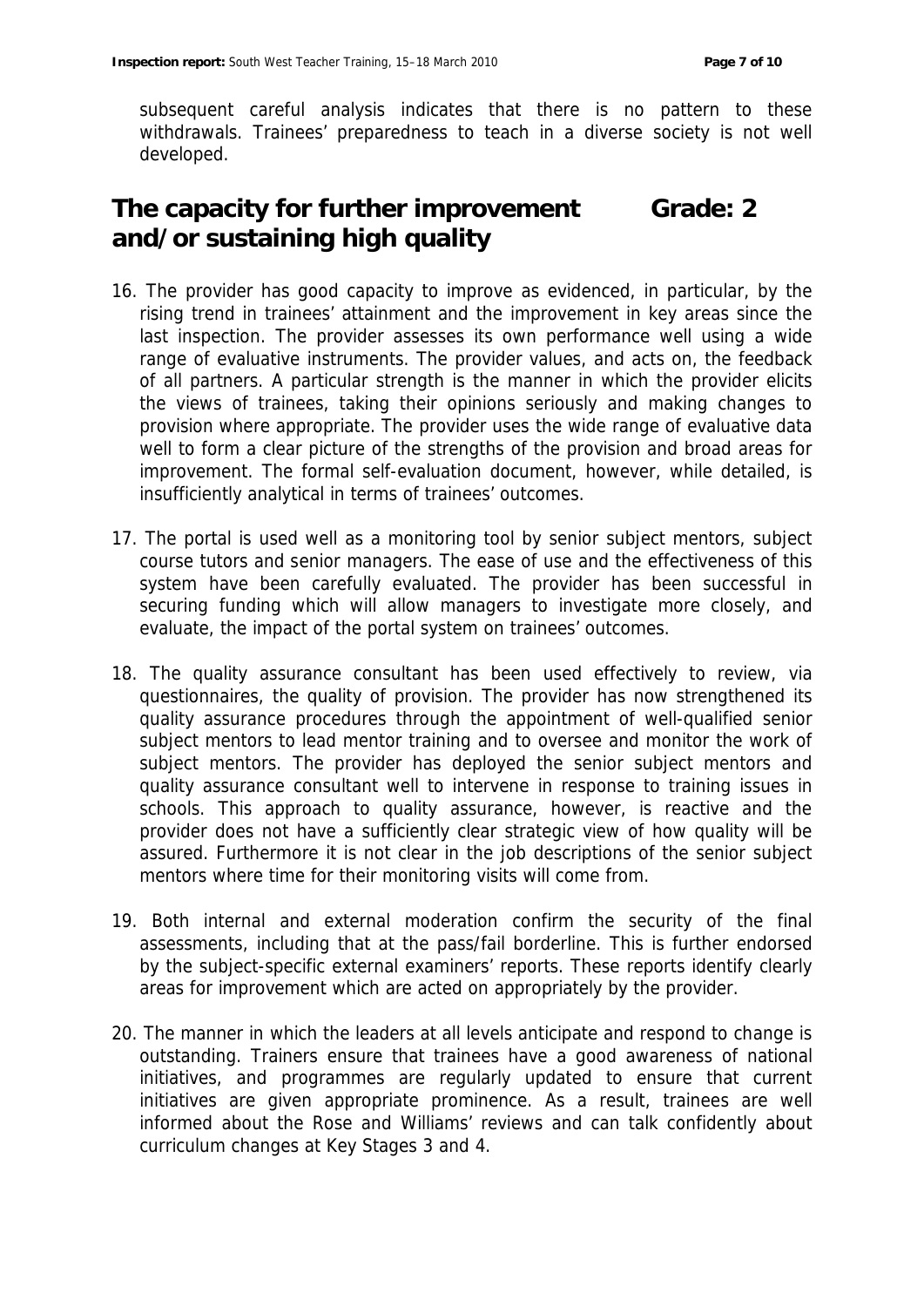- 21. Changes at programme management level have been very well managed to minimise disruption to training. Succession planning is also being well managed at middle leader level, through the appointment of the senior subject mentors to support the subject course tutors and through the employment of new, wellqualified, course tutors as the need arises. At the time of the last inspection middle leaders were insufficiently involved in the management of the programme. This has considerably improved and middle leaders now play a full and effective role in recruitment, programme management and at examination boards.
- 22. The provider has used the improvement planning process to bring about changes in the programme. A good example of this is the way in which the quality of mentoring was targeted following the last inspection and subsequently improved. The wide range of data gathered through the monitoring process informs the improvement plan. Plans are shared well across the partnership and all evaluation systems are transparent. Middle leaders, in particular the subject course tutors, although now more involved in the improvement planning process, do not have a sufficiently strategic role as they are not involved at the onset of the improvement planning cycle. The plans themselves are comprehensive and detailed but have, in the recent past, had too many competing priorities. The current plan has been refined and now has identified key priorities and a more effective system for review, with specific success criteria, although not all of these are measurable. Those that are measurable do not refer consistently to outcomes for trainees.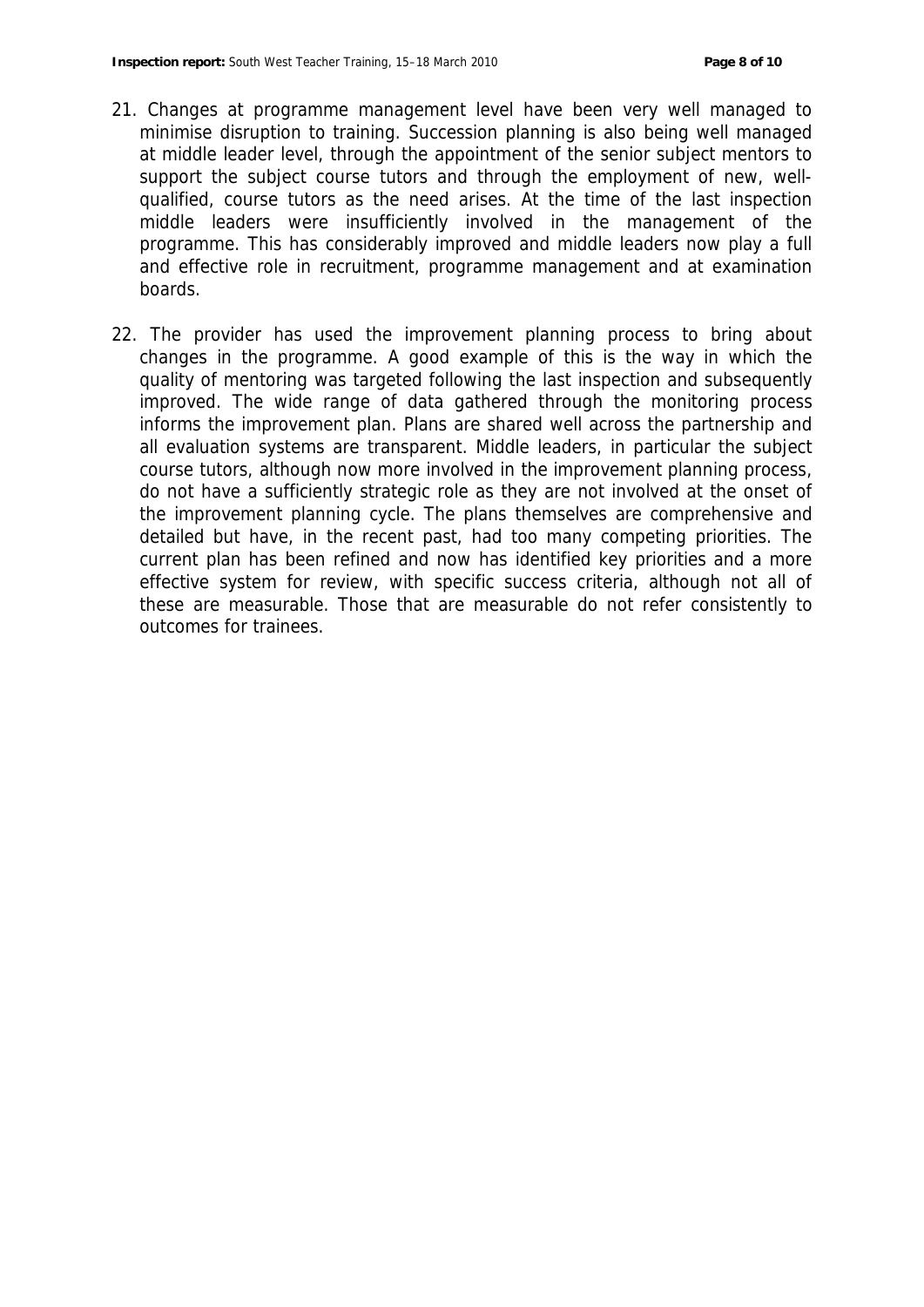# **Summary of inspection grades1**

**Key to judgements: grade 1 is outstanding; grade 2 is good; grade 3 is satisfactory; grade 4 is inadequate.**

#### **Overall effectiveness**

-

|                                                                                   |                                                                                                                                                            | Secondary      |
|-----------------------------------------------------------------------------------|------------------------------------------------------------------------------------------------------------------------------------------------------------|----------------|
| How effective is the provision in securing high quality<br>outcomes for trainees? |                                                                                                                                                            | $\mathcal{P}$  |
| Trainees'<br>attainment                                                           | How well do trainees attain?                                                                                                                               | $\mathcal{P}$  |
| <b>Factors</b><br>contributing<br>to trainees'<br>attainment                      | To what extent do recruitment / selection<br>arrangements support high quality outcomes?                                                                   | $\mathfrak{D}$ |
|                                                                                   | To what extent does the training and assessment<br>ensure that all trainees progress to fulfil their<br>potential given their ability and starting points? | $\mathfrak{D}$ |
|                                                                                   | To what extent are available resources used<br>effectively and efficiently?                                                                                |                |
| The quality of<br>the provision                                                   | To what extent is the provision across the<br>partnership of consistently high quality?                                                                    | $\mathcal{P}$  |
| Promoting<br>equalities and<br>diversity                                          | To what extent does the provision promote equality<br>of opportunity, value diversity and eliminate<br>harassment and unlawful discrimination?             | 2              |

# **Capacity to improve further and/or sustain high quality**

|                                                                                                                                                               | Secondary |
|---------------------------------------------------------------------------------------------------------------------------------------------------------------|-----------|
| To what extent do the leadership and management at all<br>levels have the capacity to secure further improvements<br>and/or to sustain high quality outcomes? |           |
| How effectively does the management at all levels assess<br>performance in order to improve or sustain high quality?                                          |           |
| How well does the leadership at all levels anticipate change, and<br>prepare for and respond to national and local initiatives?                               |           |
| How effectively does the provider plan and take action for<br>improvement?                                                                                    |           |

<sup>1</sup> The criteria for making these graded judgements are in the *Grade criteria for the inspection of ITE 2008-11*; Ofsted July 2008; Reference no: 080128.